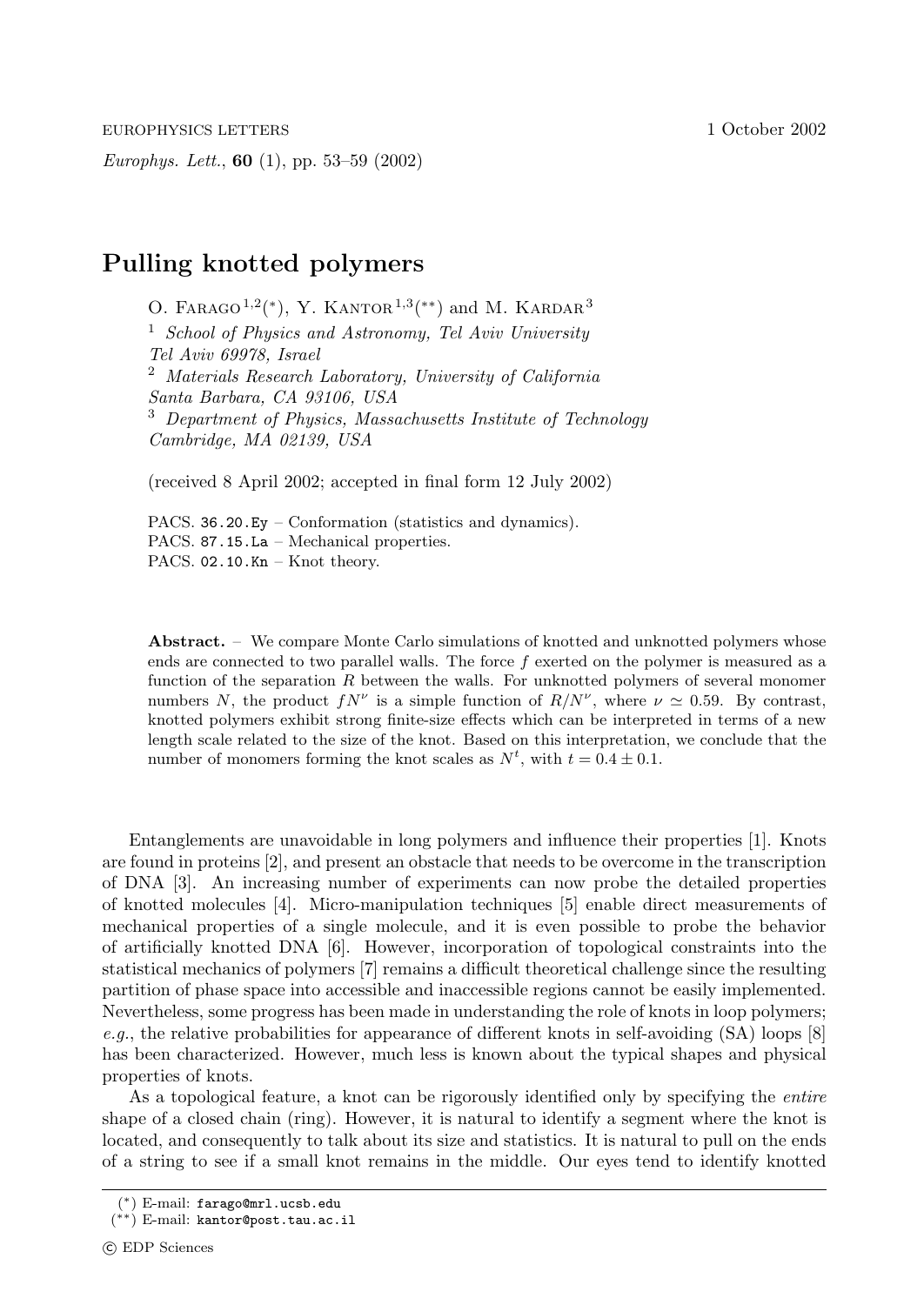

Fig. 1 – Two configurations of a knotted chain of  $N = 335$  bonds, with its ends attached to parallel walls separated by 50a. The walls are not shown and the chains were rotated for clarity of view. The (grey) knotted regions consist of 32 bonds in (a) and 112 bonds in (b).

segments in this manner, as exemplified by the grey-shaded monomers of the polymers in fig. 1. While pulling on a string makes tight knots, the question of whether in a random *unforced* chain the knot is spread over the whole curve, or localized (tight) on a small portion, is still not fully resolved. Several recent works [9] show that knots in SA walks confined to a two-dimensional (2D) plane are *strongly* localized, *i.e.* the mean number of monomers in the knotted region  $N_k$  does not depend on the total number of monomers N. Studies of threedimensional (3D) knotted polymers are hampered by the difficulty of identifying the knotted region. Katritch *et al.* [10] examined the size distribution of knots in 3D random rings, by removing segments of the ring, attaching them to infinite straight lines, and checking if the resulting structures were knotted. Although the method has a certain probability to fail (*i.e.*, the procedure itself may create or remove a knot), it nevertheless suggests that knots in such rings are localized. By contrast, some studies [11, 12] had earlier indicated that for moderate N, the radius of gyration  $R_g$  of a knot is strongly influenced by its complexity, leading to the conclusion that the knots might be spread out over the entire loop [13]. More recent numerical results [14, 15] provide evidence that  $R_{\rm g}$  is asymptotically independent of the knot type, hinting that knots are localized.

Since correlation functions of SA walks are power laws, it is reasonable to expect that the distribution of the number of monomers n forming a knot is also a power law, *i.e.*  $p(n)$  $Cn^{t-2}$ . For  $t < 1$  the normalization coefficient C is determined by the microscopic (short distance) properties of the chain, while for  $0 < t < 1$ , the expectation value of the mean knot size  $N_k$  depends on the total length, growing as  $N^t$ . In such a case, we say that the knot is *weakly* localized. For  $t < 0$  the knot is *strongly* localized in the sense that  $N_t$  is determined *weakly* localized. For  $t < 0$ , the knot is *strongly* localized in the sense that  $N_k$  is determined by the microscopic cutoff. In this paper, we attempt to quantify the tightness of knots in 3D polymers by comparing the force-extension relations of knotted and unknotted chains. As in ref. [15], we find similarities between the statistical properties of knotted chains and those of shorter unknotted chains, a consequence of the fact that knotted segments are statistically denser than unknotted ones. Using the reduction in the effective number of monomers as an operational definition of knot size, we find  $N_k \sim N^t$ , with  $t = 0.4 \pm 0.1$ .<br>Much of the current understanding of the scaling properties of long

Much of the current understanding of the scaling properties of long polymers is based on renormalization group ideas [16]. The  $N \to \infty$  limit in polymers corresponds to approaching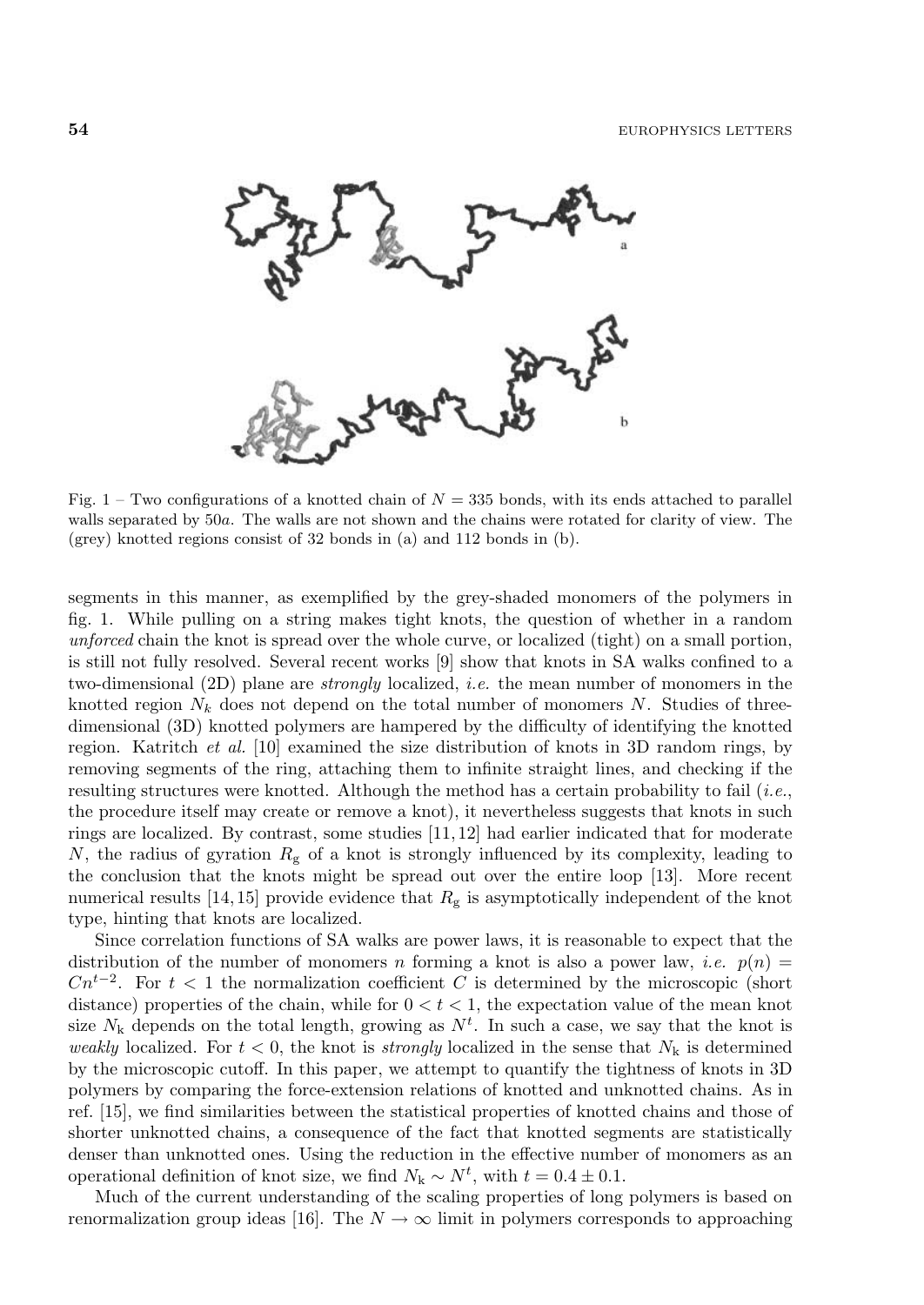## O. Farago et al.: Pulling knotted polymers **55**

a fixed point similar to that describing criticality in thermal phase transitions. In particular, it can be shown that for a polymer with either free ends or forming a closed loop (without any further restrictions on topology)

$$
R_{\rm g} = aN^{\nu}\Phi\left(\frac{N_0}{N}, \frac{N_1}{N}, \ldots\right) \simeq AaN^{\nu}\left[1 - BN^{-\Delta}\right],\tag{1}
$$

where  $a$  is a microscopic length scale (of the order of monomer diameter or bond length), while  $\nu \approx 0.59$  (in 3D) is a system-independent (universal) exponent. The function  $\Phi$  includes corrections to the leading power law due to irrelevant variables, which can be interpreted as additional length scales  $\{N_i\}$ . Keeping only the largest such correction for large N leads to the second part of the above equation. The dimensionless constants  $A$  and  $B$  are again system specific, while  $\Delta \approx 0.5$  in 3D is universal [16]. If the leading correction comes from, say, the argument  $N_0/N$  of  $\Phi$ , the corresponding length scale grows as  $N_0 \sim N^{t_0}$ , with  $\Delta = 1 - t_0$ .

For very long polymers, the correction term in eq. (1) is irrelevant, and the dependence of many physical properties on the number of monomers N can be cast in terms of a dependence on  $R_{g}$  [17]. For example, consider the force f needed to stretch a polymer between two parallel walls at a distance R. We can construct two dimensionless quantities,  $fR_g/k_BT$  and  $R/R_g$  (T is the temperature and  $k_B$  is the Boltzmann constant), which must be functionally related. It is thus convenient to introduce variables  $f' \equiv f aN^{\nu}/k_BT$  and  $R' \equiv R/aN^{\nu}$ , and express the force-extension relation in the form

$$
f' = G(R').
$$
\n<sup>(2)</sup>

Simple arguments [17] can now be used to determine the asymptotic behaviors of  $G(R')$ : For a large stretching force, the distance  $R$  between the ends of the polymer must be proportional to N. Conversely, in a strongly compressed state  $(R \ll R<sub>g</sub>)$ , the force must be proportional to N. These limiting behaviors can be reconciled with eq. (2) only if [17]

$$
G(R') \sim \begin{cases} R'^{\nu/(1-\nu)} & \text{for } R' \gg 1, \\ -R'^{-1-1/\nu} & \text{for } R' \ll 1. \end{cases}
$$
 (3)

In the large force regime this gives  $R \sim a N (fa/k_BT)^{(1-\nu)/\nu} = a N_V^{\nu} (N/N_b)$  (omitting dimensionless prefectors), with  $N_c = (k_T T / fa)^{1/\nu}$ . Thus, the polymer can be viewed as a linear sionless prefactors), with  $N_{\rm b} \equiv (k_{\rm B}T/f a)^{1/\nu}$ . Thus, the polymer can be viewed as a linear sequence of  $N/N_b$  *blobs*, each of size  $aN_b^{\nu}$  and consisting of  $N_b$  monomers [18]. On length scales smaller than the blob size, the external forces are not significant, while on the length scales smaller than the blob size, the external forces are not significant, while on the length scales larger than it the polymer is essentially linear. (An analogous blob picture is also available for the compressed regime [17].)

We employed Monte Carlo (MC) simulations to measure such force-extension relations. Our model chains were composed of hard spheres of diameter 0.75a connected by "tethers" restricting the distance between adjacent spheres to be smaller than a, with no additional energy costs. The end monomers were fixed to two infinite parallel walls a distance R apart. An elementary MC step consisted of an attempt to move a randomly chosen sphere a distance  $0.16a$  in a random direction. (N such attempts constitute one MC time unit.) For such a step size the acceptance rate of an elementary move varied (depending on tension) between 0.4 and 0.5. With such parameters the chain cannot cross itself, and its topology is preserved by the impenetrable walls. The force  $f$  was calculated from the probability densities of contacts between spheres, and the probability densities of having stretched tethers, as described in ref. [19].

We studied chains of lengths  $N = 225, 335, 500,$  and 750, in both unknotted (simply connected), and knotted (connected via a single trefoil) states [20]. Figure 1 depicts two different configurations of the knotted chains, where the region in which the knot is "concentrated"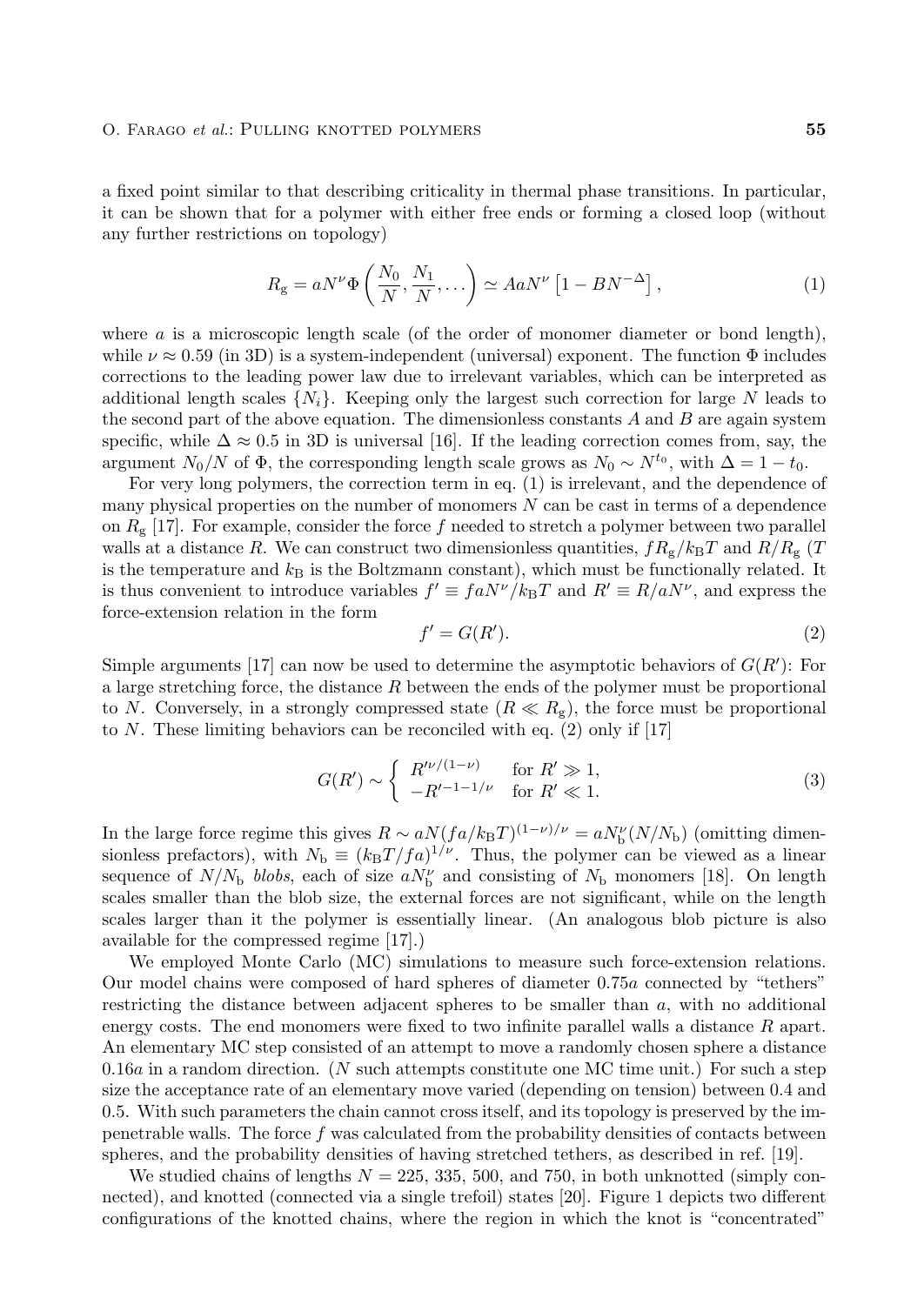

Fig. 2 – The scaled force  $f'$  as a function of the scaled separation between walls  $R'$ , for chains of sizes  $N = 750$  (circles),  $N = 500$  (squares),  $N = 335$  (triangles), and  $N = 225$  (diamonds) monomers. Open and solid symbols correspond, respectively, to unknotted and knotted chains. The solid line depicts an analytical fit to  $G$  in this range.

has been lighter shaded. For each  $R$  and  $N$  our simulations lasted about  $10^8$  MC time units, which is considerably longer than the estimated Rouse relaxation time [21]. We verified that during the relaxation period the knot is able to diffuse from one side to the other. Open and closed symbols in fig. 2 depict the results for unknotted and knotted chains, respectively.

It is important to note that the usual derivation of eqs.  $(1)-(3)$  is not for a specified polymer topology, but rather for an ensemble of polymers that includes all possible topologies. However, relations of this type are also likely to be valid for polymers of fixed topology, albeit with a different scaling function in eq. (1). The collapse of the data for *unknotted* polymers (open symbols) of different lengths in fig. 2 confirms this expectation. Indeed, the quality of the collapse indicates that subleading corrections are negligible for  $R' < 2$ . We have taken advantage of this observation to construct an analytic fit to the scaling function  $G$ , as depicted by the solid line in this figure. For  $R' > 2$  the polymer with  $N = 335$  forms more than six blobs, each containing less than 55 monomers. For such small blobs, finite-size effects begin to appear, as we observe a roughly 10% deviation in the rightmost data points in fig. 2. Note that a deviation of this magnitude is expected from eq. (1), with a model-dependent prefactor of  $B \sim 1$ .

As expected, for a given  $f'$  the knotted polymer (solid symbols in fig. 2) has a significantly smaller  $R'$  than its unknotted counterpart. However, the scaled difference becomes less pronounced for larger N, and the results for longer chains approach those of the unknotted chain. The absence of data collapse indicates the appearance of strong finite-size corrections in a parameter range where the unknotted chains show no such effect. We would like to associate this feature with the emergence of a new size scale due to the knot. If a string with a knot is fully stretched, its maximal length is reduced by the size of the resulting tight knot. While the knots in our simulations are far from tight, we shall still describe the influence of the knot as a reduction in the number of monomers  $N$  by the "size of the knot"  $N_k$ . If the knotted chain of length N is equivalent to an unknotted chain of length  $N - N_k$ , its force-extension curves must satisfy  $fa(N - N_k)^{\nu}/k_BT = G[R/a(N - N_k)^{\nu}]$ , where G is the scaling function obtained before for unknotted polymers (solid line in fig. 2). Naturally, this definition will not work with a single  $N_k$ , since our knots are not tight. However, each solid data point in fig. 2 can be moved to the previously obtained solid line by choosing an appropriate  $N_k(f', N)$ . This can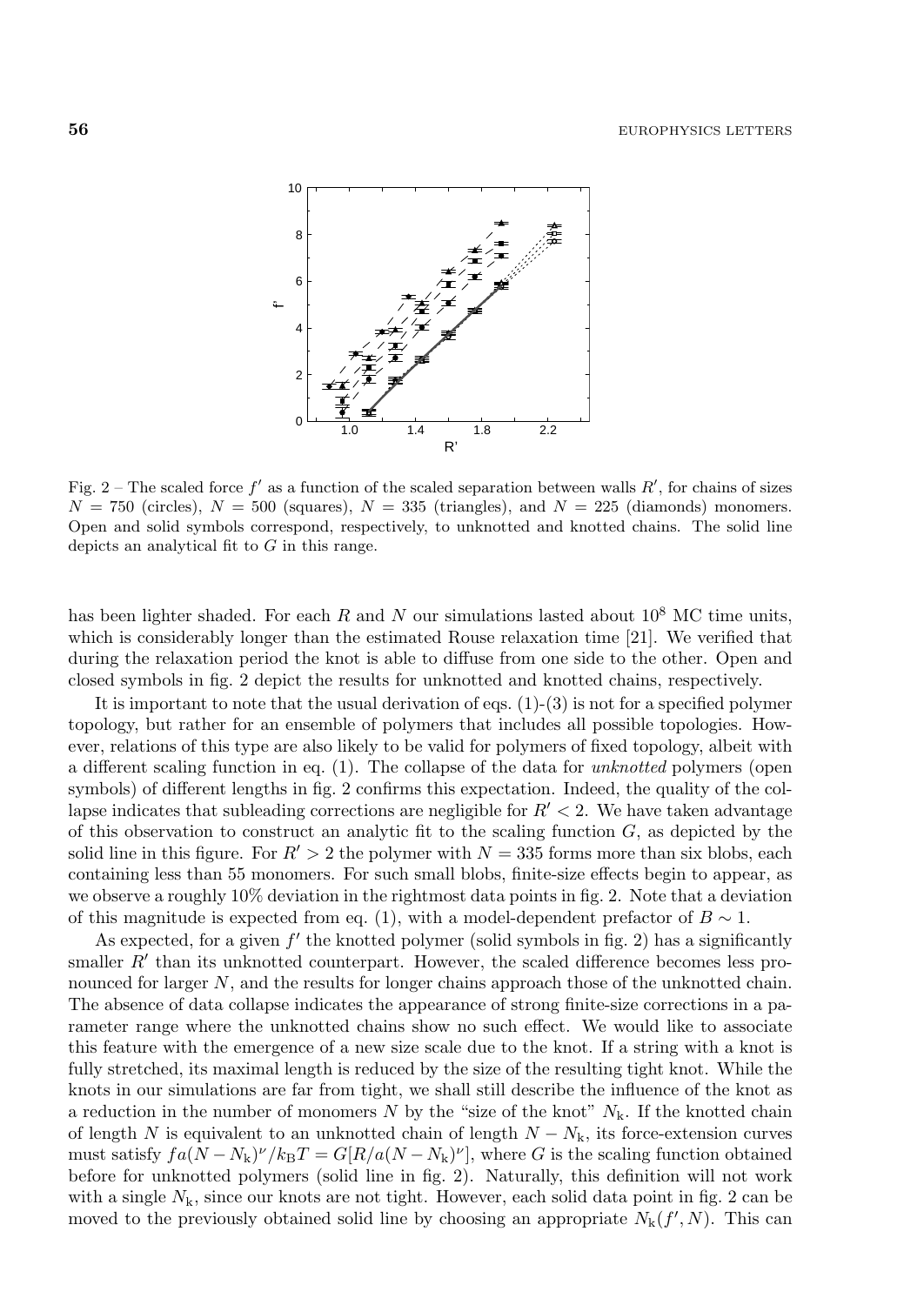

Fig. 3 – The scaled knot size  $N_k/N^{0.4}$ , as a function of the scaled force  $f'$ , for chain lengths  $N = 750$ (circles), 500 (squares), 335 (triangles), 225 (diamonds).

be regarded as our operational definition of the size of the knot for a given  $f$  and  $N$ .

If the force-extension curves for knotted polymers are to be consistent with the standard finite-size corrections discussed in connection with eq. (1), we must have

$$
f' = G_{k}\left(R', \frac{N_0}{N}, \ldots\right) \simeq G(R')\left[1 + g(R')N^{-\Delta_{k}}\right].
$$
\n(4)

Based on the numerical results, we have assumed that the leading scaling function  $G$  is the same for knotted and unknotted polymers, but allowed for different corrections, such as a new exponent  $\Delta_k$ . For eq. (4) to be consistent with our definition of knot size, we must have  $N_{\mathbf{k}}(f', N) = H(f')N^{t}$ . The exponent  $t = 1 - \Delta_{\mathbf{k}}$  gives the scaling of the number of monomers<br>in a knot (in the absence of force) via  $N_{\mathbf{k}} \sim N^{t}$ . General scaling considerations do not restrict in a knot (in the absence of force) via  $N_k \sim N^t$ . General scaling considerations do not restrict<br>the shape of  $H(f')$ . However, from the "blob picture" of a strongly stretched chain, we know the shape of  $H(f')$ . However, from the "blob picture" of a strongly stretched chain, we know<br>that the polymer is essentially linear beyond the blob size  $N_1$  (and consequently not knotted that the polymer is essentially linear beyond the blob size  $N<sub>b</sub>$  (and consequently not knotted on such scale), while within a blob it is undisturbed by the external forces. We thus expect the knot size to be determined by  $N_{\rm b}$  (as if this is the entire length of the polymer), *i.e.*<br> $N_{\rm b} \sim N^t - N^t / f'^t / \nu$  and  $H(f') \sim 1 / f'^t / \nu$  for  $f' \gg 1$ . Similar behavior occurs [22] in force  $N_{\rm k} \sim N_{\rm b}^{\rm t} = N^{\rm t}/f^{\rm rt/\nu}$ , and  $H(f') \sim 1/f^{\rm rt/\nu}$  for  $f' \gg 1$ . Similar behavior occurs [22] in force-<br>extension characteristics of polymers in which a sliding constriction (or slip-link [23]) creates extension characteristics of polymers in which a sliding constriction (or slip-link [23]) creates a loop, somewhat reminiscent of a topological constraint. In the latter, the size of the loop under strong tension is equal to the size of a loop in unstressed polymers of size  $N<sub>b</sub>$ .

While our range of extensions is too limited to test the asymptotic behavior of  $H(f')$ , we estimate the exponent t from the value at which the functions  $N_1/N^t$  exhibit the best can estimate the exponent t from the value at which the functions  $N_k/N^t$  exhibit the best collapse, *i.e.* are least sensitive to N. Figure 3 depicts the optimal collapse with  $t = 0.4$ , which is characterized by a  $\chi^2$  value of 0.35. For  $t = 0.3$  and  $t = 0.5$  we have  $\chi^2 \approx 1$ , serving as a criterion for the error in t, and our estimate of  $t = 0.4 \pm 0.1$ . This is somewhat smaller than the value that can be deduced from ref. [15]. The corresponding finite-size correction exponent is  $\Delta_k = 0.6$ . We note that this is close to the best numerical estimate  $\Delta \simeq 0.56$ , for the dominant correction to scaling when considering all topologies [24], and within errors, also is consistent with the estimate  $\Delta \simeq 0.48$  obtained by field theoretic techniques [25]. Is this more than simple coincidence? The standard field theory for polymers is based on an expansion around four dimensions that does not incorporate topological constraints. Assuming that the analytic continuation of this theory to three dimensions also tells us about knots, how can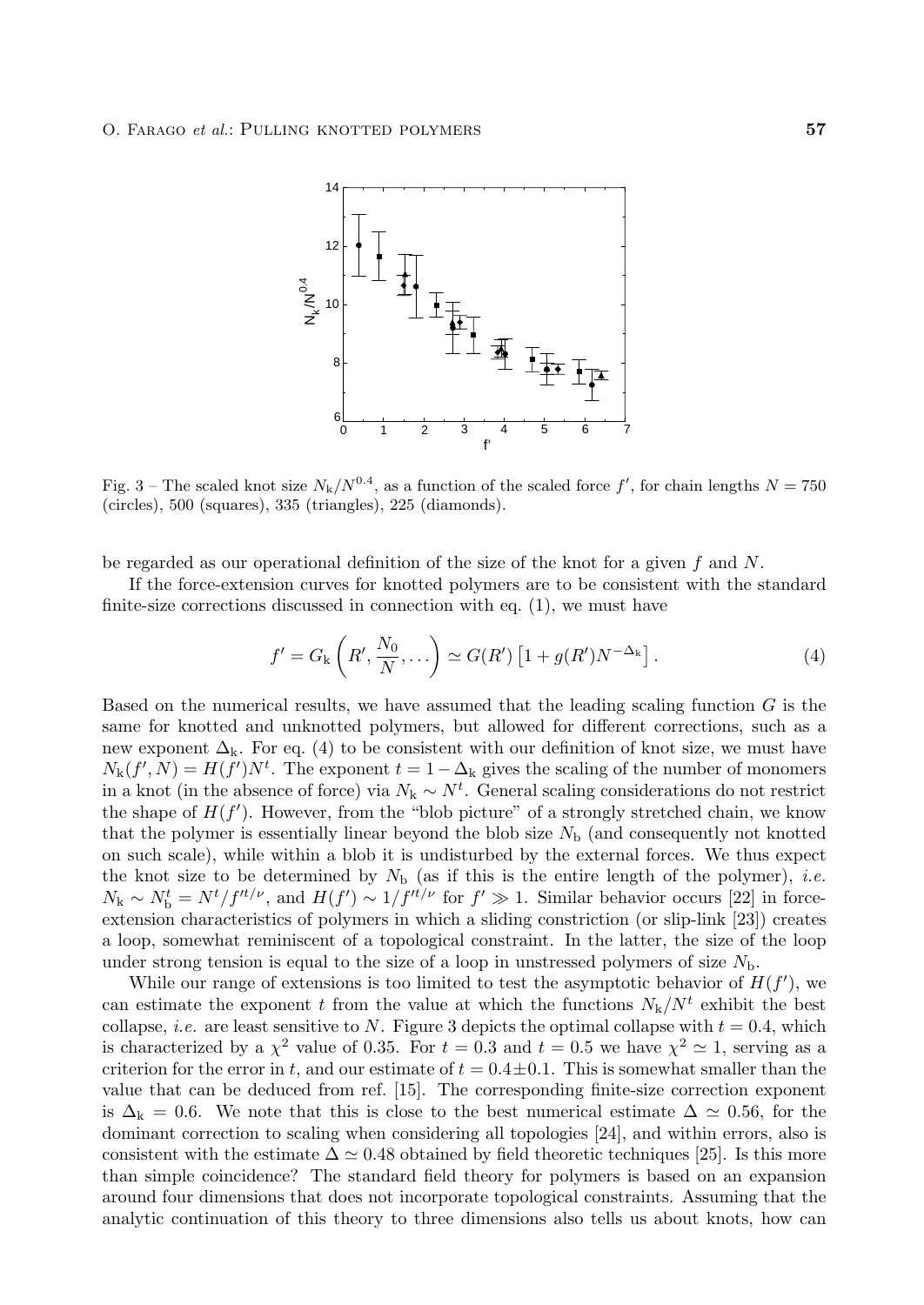such effects be anticipated in the perturbative expansion? If knots do indeed appear with subleading sizes in 3D, their effects could be anticipated in corrections to scaling, in which case  $\Delta_k = \Delta$ . This conjecture is bolstered by  $\Delta \simeq \Delta_k \simeq 1$  for knots confined to 2D [9,24].

In summary, by comparing force-extension relations of unknotted and knotted polymers of several lengths, we observe strong finite-size corrections in the latter, which we attribute to the knot size  $N_k$ . Scaling analysis and data collapse suggest a power law  $N_k \sim N^t$ , with  $t = 0.4 \pm 0.1$ . Thus unlike 2D "flat knots" [0] the 3D knot sizes grow with the length of the  $t = 0.4 \pm 0.1$ . Thus unlike 2D "flat knots" [9], the 3D knot sizes grow with the length of the polymer. Since  $t < 1$ , the knot forms a diminishing fraction of the whole length as N increases. This asymptotic behavior can be easily missed in short [13] or highly knotted polymers [11] as explained in ref.  $[12]$ , and is in agreement with the results of refs.  $[10, 14, 15]$ . As a single knot is only weakly localized and "knows" about the size of the chain, it is interesting to investigate chains with several knots which may interact with each other. This, however, requires simulations with much larger chains.

∗∗∗

We thank C. JEPPESEN for helpful comments. Simulations were performed at High Performance Computing Unit of the Inter University Computation Center of Israel. This work was supported by the National Science Foundation (DMR-01-18213) and the US-Israel Binational Science Foundation (1999-007). OF acknowledges the support of the MRL Program of the National Science Foundation (DMR00-80034).

## REFERENCES

- [1] Mislow K., Introduction to Stereochemistry (Benjamin, New York) 1965; Schill G., Catenanes, Rotaxanes, and Knots (Academic, New York) 1971; Walba D. M., Tetrahedron, **41** (1985) 3161.
- [2] Taylor W. R., Nature, **406** (2000) 916; Mansfield M. L., Nature Struct. Biol., **1** (1994) 213; **4** (1997) 116; Takusagawa F. and Kamitori K., J. Am. Chem. Soc., **118** (1996) 8945.
- [3] Alberts B., Roberts K., Bray D., Lewis J., Raff M. and Watson J. D., The Molecular Biology of the Cell (Garland, New York) 1994.
- [4] RYBENKOV V. V., COZZARELLI N. R. and VOLOGODSKII A. V., Proc. Natl. Acad. Sci. USA, **90** (1993) 5307; Shaw S. Y. and Wang J. C., Science, **260** (1993) 533.
- [5] Smith S. B., Finzi L. and Bustamante C., Science, **258** (1992) 1122; Smith B., Cui Y. and BUSTAMANTE C., Science, 271 (1996) 795; SVOBODA K. and BLOCK S. M., Ann. Rev. Biophys. Biomol. Structure, **23** (1994) 247; Ashkin A., Proc. Natl. Acad. Sci. USA, **94** (1997) 4853; Hansma H. G., J. Vac. Sci. Technol. B, **14** (1995) 1390.
- [6] Arai Y., Yasuda R., Akashi K.-I., Harada Y., Miyata H., Kinosita K. jr. and Itoh H., Nature, **399** (1999) 446.
- [7] GROSBERG A. YU. and KHOKHLOV A. R., Statistical Mechanics of Macromolecules (AIP Press, New York) 1994; Kholodenko A. L. and Vilgis T. A., Phys. Rep., **298** (1998) 251; Vilgis T. A., Phys. Rep., **336** (1998) 167.
- [8] Michels J. P. J. and Wiegel F. W., Phys. Lett. A, **90** (1982) 381; Sumners D. W. and WHITTINGTON S. G., *J. Phys. A*, **21** (1988) 1689; JANSE VAN RENSBURG E. J. and WHITtington S. G., J. Phys. A, **23** (1990) 3573; Koniaris K. and Muthukumar M., Phys. Rev. Lett., **66** (1991) 2211; Deguchi T. and Tsurusaki K., Knot J. Theory Ramif., **3** (1994) 321; Orlandini E., Tesi M. C., Janse van Rensburg E. J. and Whittington S. G., J. Phys. A, **29** (1996) L299; Deguchi T. and Tsurusaki K., Phys. Rev. E, **55** (1997) 6245; Shimamura M. K. and Deguchi T., Phys. Lett. A, **274** (2000) 184.
- [9] Metzler R., Hanke A., Dommersnes P. G., Kantor Y. and Kardar M., Phys. Rev. Lett., 88 (2002) 188101; METZLER R., HANKE A., DOMMERSNES P. G., KANTOR Y. and Kardar M., Phys. Rev. E, **65** (2002) 061103; Guitter E. and Orlandini E., J. Phys. A, **32**